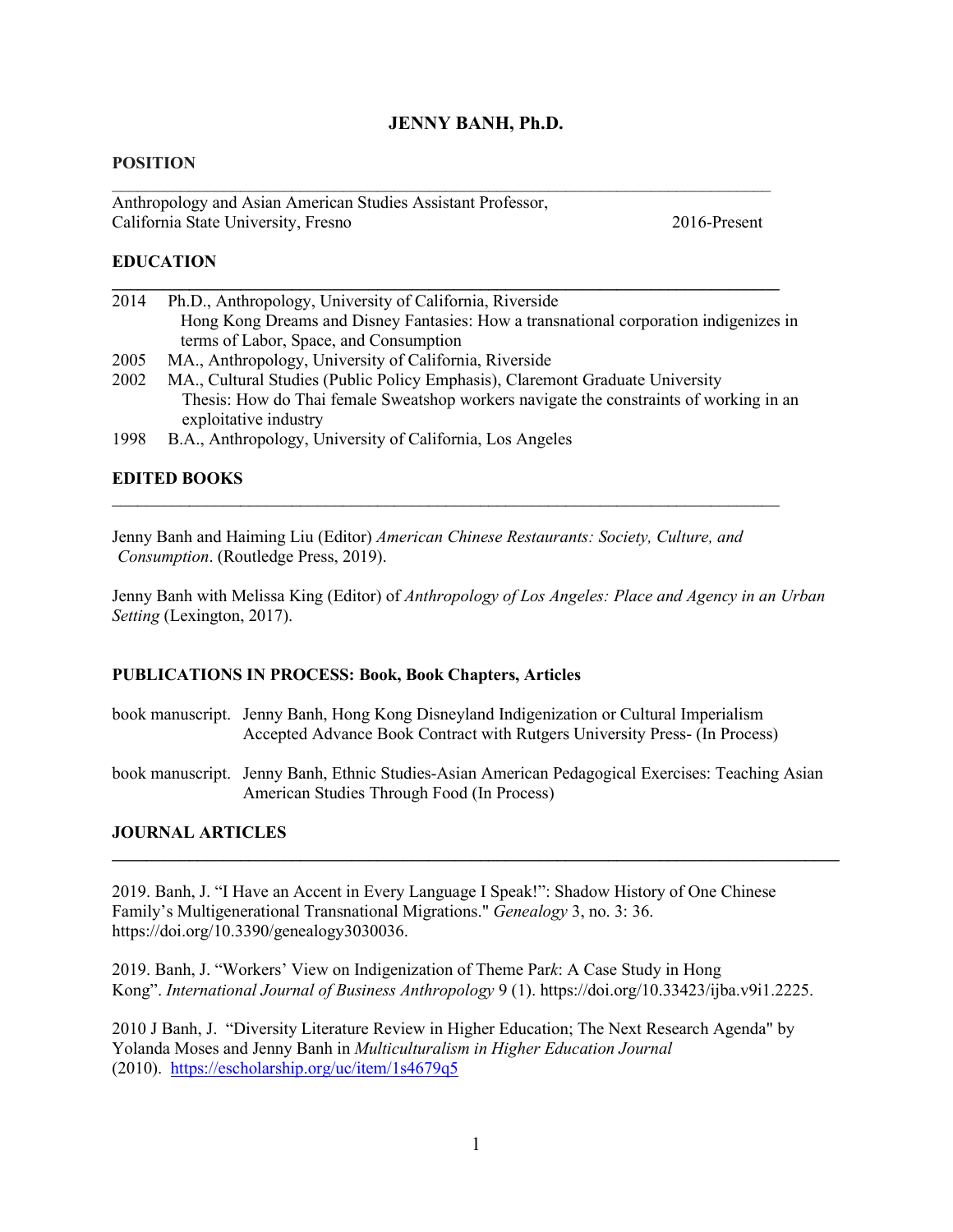# **PUBLICATIONS IN PROCESS: Articles**

Cambodian American and Sino-Cambodian American Students Bridges, Barriers and Recommendations to 4-Year College Success. (R&R, *In Process*)

Practices to Support DACA and Undocumented Students: Experiences, Knowledge, and Actions, (R&R*, In Progress)*

Asian Americans and Asian American Restaurants in the Time of Covid-19: Yellow Peril Racism in the Past and Present and what we can do now to Fight (In Progress)

# **BOOK CHAPTERS**

2020 **Banh, J**. #MakeMulanRight: Retracing the Genealogy of Mulan from Ancient Chinese Tale to Disney Classic" in Edited Volume: *Recasting the Disney Princess: The Coming of Age of the Empowered Children's Heroine in the Wake of Social Movements*. Editor S. Roberts. (Lexington, 2020) 2020 **Banh, J**. Moana: Daughter of the Chief and Polynesian (in)Visibility in Edited Volume: *Recasting the Disney Princess: The Coming of Age of the Empowered Children's Heroine in the Wake of Social Movements*. Editor S. Roberts. (Lexington, 2020)

**\_\_\_\_\_\_\_\_\_\_\_\_\_\_\_\_\_\_\_\_\_\_\_\_\_\_\_\_\_\_\_\_\_\_\_\_\_\_\_\_\_\_\_\_\_\_\_\_\_\_\_\_\_\_\_\_\_\_\_\_\_\_\_\_\_\_\_\_\_\_\_\_\_\_\_\_\_\_\_\_\_\_\_\_\_**

2019 **Banh, J.** Chinese Restaurant Kids Speak About Labor, Lifeways and Legacies in *American Chinese Restaurant: Society, Culture and Consumption*. Editor Jenny Banh and Haiming Liu (Routledge, 2019)

2019 **Banh, J**. Chinese American Chef Ming Tsai: Life of East and West Hybridity in *American Chinese Restaurant: Society, Culture and Consumption*. Editor Jenny Banh and Haiming Liu (Routledge, 2019)

2019 **Banh, J.** Culinary Ambassador Chef Martin Yan Speaks: Life, "Authenticity" and the Future of Chinese Restaurants in *American Chinese Restaurant: Society, Culture and Consumption*. Editor Jenny Banh and Haiming Liu (Routledge, 2019)

2017 **Banh, J.** A Conversation with Diego Vigil- A Los Angeles Pioneer Anthropologist in *Anthropology of Los Angeles: Place and Agency in an Urban Setting*. Editor Jenny Banh with Melissa King (Lexington, 2017)

2012 **Banh, J.** Barack Obama or B. Hussein Obama: An examination of the Obama & the Post-racial state on Boston Legal in *Iconic Obama* (2012). Editors: Derrais Carter & Nicholas Yanes.

# **ENCYCLOPEDIA PUBLICATIONS**

*\_\_\_\_\_\_\_\_\_\_\_\_\_\_\_\_\_\_\_\_\_\_\_\_\_\_\_\_\_\_\_\_\_\_\_\_\_\_\_\_\_\_\_\_\_\_\_\_\_\_\_\_\_\_\_\_\_\_\_\_\_\_\_\_\_\_\_\_\_\_\_\_\_\_\_\_\_\_\_\_\_\_\_\_\_* 2013 **Banh, J.** Sucheng Chan, "Sucheng Chan, A Great Woman, A Great Pillar" (2013) Ianyan Magazine online: [http://www.ianyanmag.com/2013/03/12/sucheng-chan-a-great-woman-a-great](http://www.ianyanmag.com/2013/03/12/sucheng-chan-a-great-woman-a-great-pillar/)[pillar/](http://www.ianyanmag.com/2013/03/12/sucheng-chan-a-great-woman-a-great-pillar/) 

2010 **Banh, J.** "Maya Lin," Encyclopedia of Asian American Folklore. Greenwood Press. (2010) 2010 **Banh, J.** "M. Butterfly" Encyclopedia of Asian American Folklore. Greenwood Press. (2010) 2010 **Banh, J.** "Daniel K Inouye," Encyclopedia of Asian American Folklore. Greenwood Press. (2010)

## **SERVICE TO THE UNIVERSITY AND INVITED TALKS (Selected)**